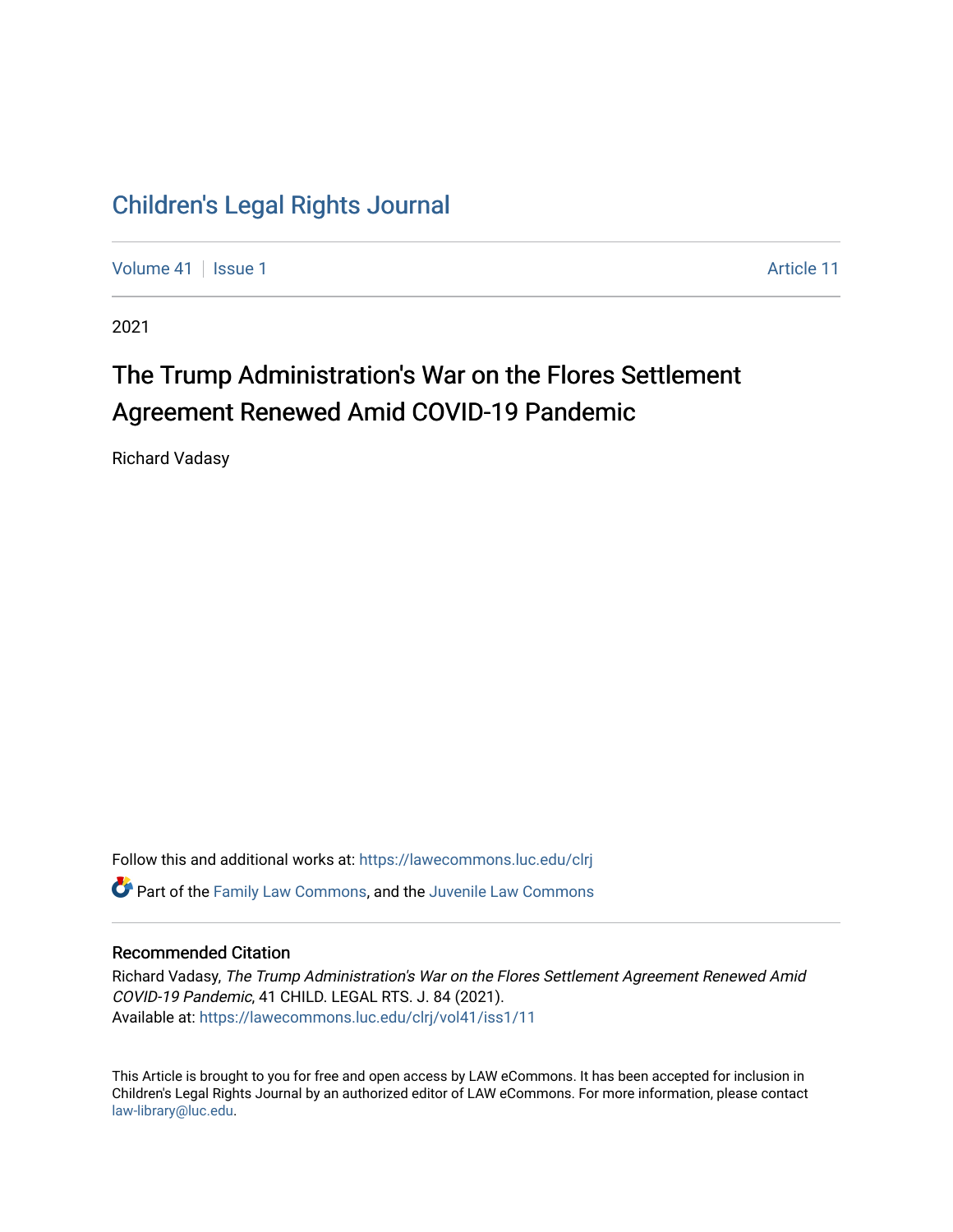### *In the Courts:* **The Trump Administration's War on the Flores Settlement Agreement Renewed Amid COVID-19 Pandemic**

#### *Richard Vadasy\**

#### **I. INTRODUCTION**

It is no secret that President Trump and his administration came under global scrutiny due to their handling of immigrants attempting to enter the United States. The administration repeatedly attacked the rights of immigrant families, parents and children alike, in an attempt to limit the influx of immigrants entering the United States illegally. One safeguard that was a longtime target of the Trump administration was the Flores Settlement Agreement ("Flores Agreement"). Despite those efforts, the administration was largely unsuccessful at circumventing the protections provided by the Flores Agreement. The Court that oversees the Flores Agreement, the Unites States District for the Southern District of California, consistently upheld the safeguards provided under the agreement and forced the Trump administration to abide by them. However, the COVID-19 pandemic afforded the administration a new avenue for undermining the agreement.

This article will explore how the Trump administration's efforts to undermine the legal rights of immigrant children entering the United States were thwarted by the court overseeing the Flores Agreement. The court's decisions reinforced the protections offered under the agreement, but efforts to circumvent the agreement were renewed amidst the COVID-19 pandemic.

#### **II. WHAT IS THE FLORES SETTLEMENT AGREEMENT?**

The Flores Agreement stems from a series of lawsuits against the former Naturalization Service that accused it of mistreating immigrant children. The lawsuits were eventually settled, and the Flores Agreement was signed and went into effect in 1997. While the Flores Agreement originally applied only to unaccompanied minors crossing the U.S. border, it has since been expanded to apply to accompanied minors as well.

The Flores Agreement provides a number of protections for minors who are detained in the custody of the federal government. For example, the Flores Agreement requires facilities to meet certain health and safety standards. It also mandates that minors be released "without unnecessary delay" to a sponsor or a state-licensed facility that meets the health and safety standards set by the Flores Agreement. The "without unnecessary delay" requirement has been interpreted as requiring the government to release detained immigrant children within twenty days. This helps protect children from the proven

<sup>\*</sup> Richard Vadasy is a 2021 J.D. candidate at Loyola University Chicago School of Law. He is pursuing a law degree in hopes of representing indigent individuals as a public defender and helping to ensure the equitable enforcement of our laws.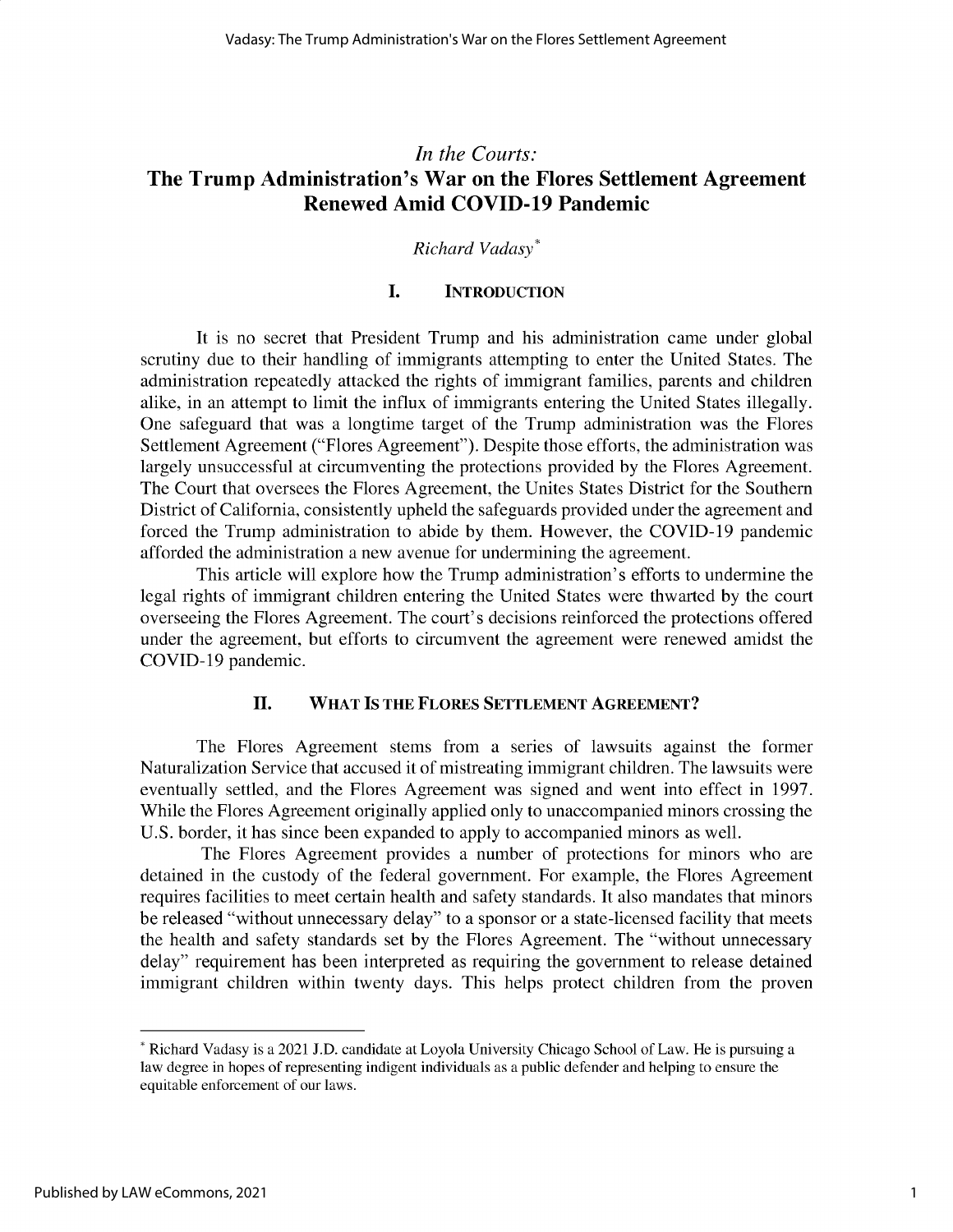harmful psychological effects of being detained and separated from their families for long periods of time.

#### **III. TRUMP ADMINISTRATION'S HISTORY WITH THE FLORES AGREEMENT**

During his presidential campaign, Donald Trump made it clear that if he was elected, immigration would be a top priority for his administration. After his election, this was one promise that President Trump kept. His war on immigration has been the subject of national debate as he gutted many protections aimed at safeguarding immigrants attempting to enter the country. The Flores Agreement is one of the few safeguards protecting immigrant children that has managed to, at least in principle, withstand the Trump administration's attacks. This was not due to a lack of trying by the administration. It waged a much smaller, less publicized war against the Flores Agreement in an attempt to fully implement its zero-tolerance immigration policy.

The Trump administration's policies were at odds with the Flores Agreement since its "zero-tolerance policy" was quietly rolled out in July 2017 and then later publicly announced by the Attorney General in April 2018. Under this policy, any immigrant who was caught attempting to enter the country illegally would be criminally prosecuted for illegal entry and held in a detention facility for the duration of the proceeding, or until they were granted asylum, which parents with minor children are typically seeking. This was the case even for immigrant parents who attempted to enter the country with their minor children, regardless of whether or not the parents are seeking asylum. Under the Flores Agreement, however, children may not be detained in unlicensed facilities for longer than twenty days. Most immigration proceedings take much longer than twenty days. To comply with the Flores Agreement, the Trump administration automatically separated parents from their children so the parents could remain in detention facilities for extended periods of time. The children were then put under the care of the Office of Refugee Resettlement (ORR), where they were typically held for months at a time instead of being released to sponsors or licensed child welfare facilities.

The separation of families received nationwide backlash and was the subject of numerous legal disputes. Many studies examining the harmful impact that family separations have on children, especially minority children, were conducted and brought to the public's attention. In June 2018, the United States District Court for the Southern District of California held that the family separation policy was in violation of the Due Process Clause because children were being removed from their parents without the parents first being deemed unfit. The court issued an injunction mandating that separated families be reunited and unaccompanied minors be released to sponsors in *Ms. L. v. U.S. Immigration and Customs Enforcement.* The injunction also instructed the Trump administration that children may only be removed from their parents if there is first a determination that the parent is unfit. This decision required immigration judges to make individualized determinations of parents' fitness before removing their children, thereby affording protections under the Due Process Clause to immigrant parents. In response to the backlash, one day after the injunction was issued, President Trump signed an executive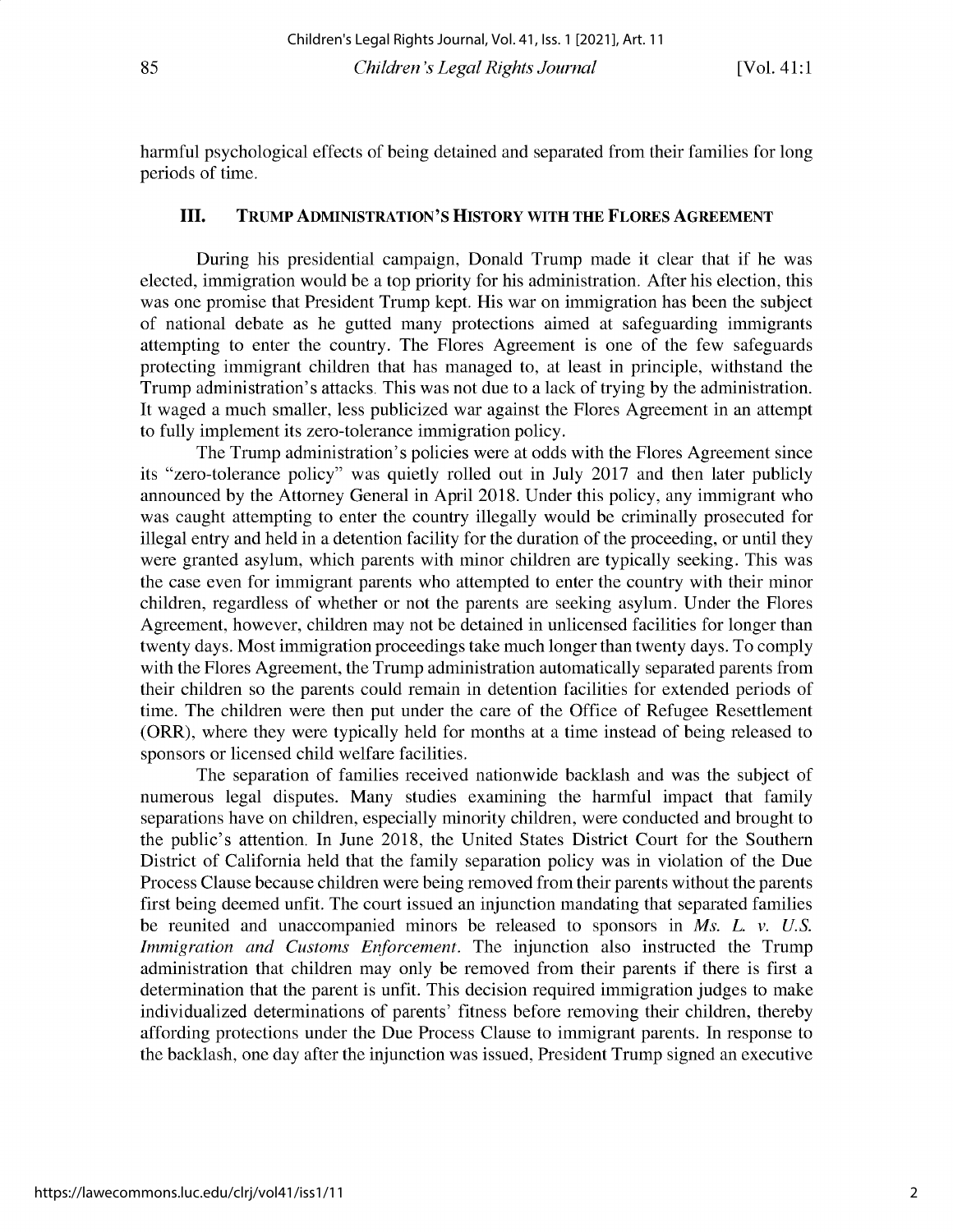order putting an end to the separation of families. Despite formally ending the practice of family separations, the zero-tolerance policy continued on, as did family separations.

In the same month, the Trump administration asked the court overseeing the Flores Agreement to amend the agreement to allow maximum flexibility for handling family units. However, Judge Gee rejected this request, describing it as "Kafkaesque." Nevertheless, family separations continued through arbitrary proceedings in which parents were deemed to be unfit. Parents were often deemed unfit because they were arrested for illegal entry or illegal reentry into the United States. Legal advocates eventually challenged this practice. But it was upheld by the United States District Court of the Southern District of California in January 2020, marking a win for the administration. The court held that government officials were "generally exercising their discretion to separate families at the border" in a manner that was consistent with the rights of migrant families.

In August 2019, the Trump administration introduced a proposal that would replace the Flores Agreement all together. This new proposal sought to remove the twenty-day limitation on detaining children and alter the licensing requirements for family detention facilities. Instead of meeting state standards, family detention facilities would be licensed under standards determined by Immigration and Customs Enforcement (ICE). The proposal was quickly shot down by Judge Gee one month later in *Flores v. Barr.*

These series of challenges launched by the Trump administration against the Flores Agreement were largely unsuccessful. The decisions of the court overseeing the agreement reinforced due process protections for immigrant parents attempting to enter the country with their minor children. As a result, the Trump administration's policy of automatic separation of parents crossing the border with their minor children was legally nullified. However, the administration continued their family separations through arbitrary proceedings where they deemed parents unfit due to convictions for illegal entry or reentry. With this backdrop, the administration again attempted to circumvent the Flores Agreement.

#### **IV. COVID-19 AND THE FLORES AGREEMENT**

The COVID-19 pandemic provided yet another opportunity for the Trump administration to undermine the obligations owed to minors under the Flores Agreement. Immigrant detention facilities and shelters for minor children have been hotbeds for COVID-19. One facility that shelters minor immigrant children in Chicago had forty-two children test positive for COVID-19 as of April 21, 2020. In response to the pandemic, Judge Gee held in *Flores v. Barr* that the Flores Agreement was being violated by the government's slow release of minor immigrant children in its custody. ICE was previously ordered to expeditiously make individualized determinations of flight risk for minors in custody. However, ICE failed to make these determinations in accordance with the order. In response, Judge Gee ordered the administration to expedite the release of minors who have a sponsor and are not a flight risk in order to comply with the Flores Agreement and protect detainees from the ongoing COVID-19 pandemic.

The intent behind this court order was to have the families be released together. Instead, lawyers for ICE started circulating what are known as binary choice forms. These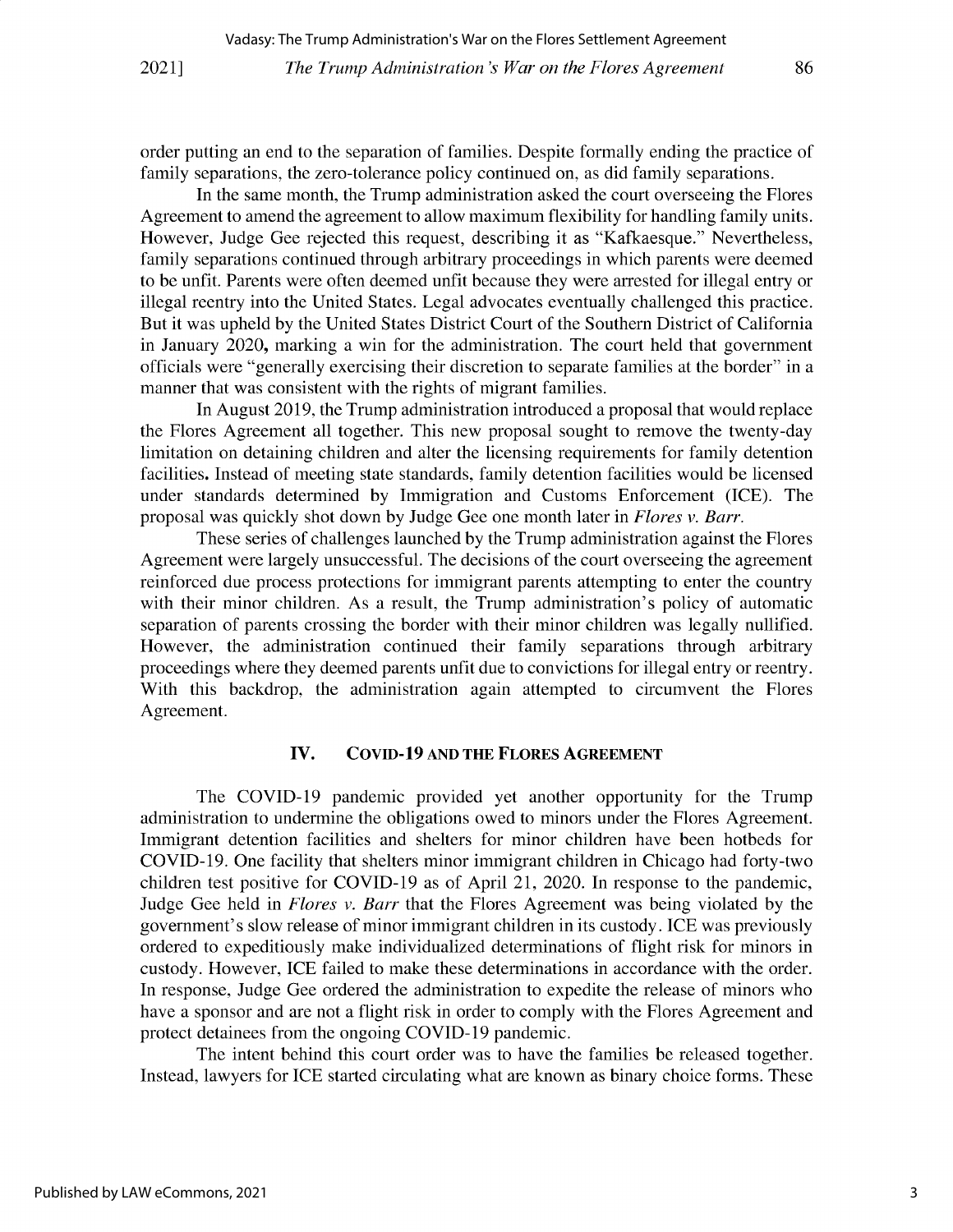**forms give parents the option to either have their child remain with them in a detention facility indefinitely, or have their child released to a sponsor without the parent. The forms have been distributed to parents held in detention facilities with their children, and lawyers representing the detainees were not present or informed. Many parents interpreted this form as waiving their parental rights to their children, so not a single parent in ICE custody consented to having their child released.**

**More recently, the Trump administration began housing detained unaccompanied children in privately run hotels, which it argued was necessary to prevent the spread of COVID-19. Housing children in hotels instead of licensed facilities also conveniently removed them from the supervision of Judge Gee and the Flores Agreement entirely. However, in September** 2020, **Judge Gee issued a ruling that required the Trump administration to cease housing children in hotels and return them to licensed facilities under her supervision. The administration then sought an extension on the time remaining before all children must be removed from hotels and returned to licensed facilities.**

#### **V. CONCLUSION**

**The Trump administration faced push back for its failure to comply with the recent court order to expedite the release of detained children. However, the administration managed to give itself a defense against criticism and legal challenges: they could not release detained children if the parents were withholding consent to their release and expressly choosing to have children remain in detention. Time will tell whether the use of these binary choice forms and reliance on parental consent to keep children detained for extended periods of time will survive legal challenges, or less unlikely, a new administration. One thing is clear-even amidst a global pandemic, the Trump administration's war on the Flores Agreement waged on.**

#### **SOURCES**

**Julia Ainsley,** *Family Separation Is Back for Migrants at the U.S./Mexican Border, Say Advocates,* NBC NEWS **(May** *15,* 2020), **https://www.nbcnews.com/politics/immigration/familyseparation-back-migrants-u-s-mexican-border-say-advocates-n1208186.**

**Flores v. Barr, 407 F. Supp. 3d 909** (C.D. Cal. 2019).

**Richard Gonzales,** *Trump's Executive Order on Family Separation: What It Does and Doesn't Do,* **NPR (June 20, 2018), https://www.npr.org/2018/06/20/622095441/trump-executive-orderon-family-separation-what-it-does-and-doesnt-do.**

**Hajar Habbach et al.,** *The Persistent Psychological Effects of Family Separation,* PHYSICIANS **FOR HUM. RTS. (February** 25, 2020), **https://phr.org/our-work/resources/you-will-never-see-yourchild-again-the-persistent-psychological-effects-of-family-separation/.**